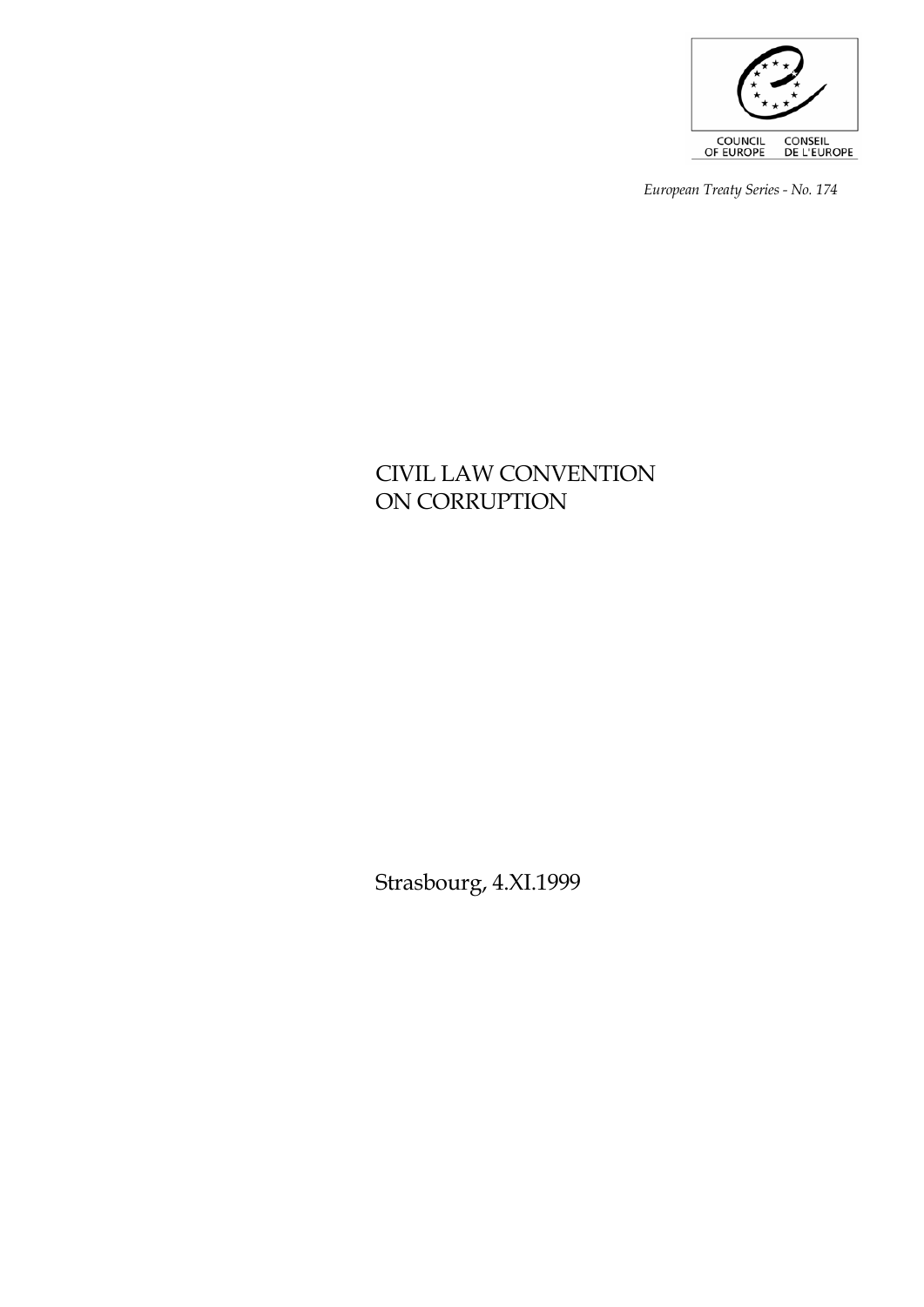## **Preamble**

 The member States of the Council of Europe, the other States and the European Community, signatories hereto,

 Considering that the aim of the Council of Europe is to achieve a greater unity between its members;

 Conscious of the importance of strengthening international co-operation in the fight against corruption;

 Emphasising that corruption represents a major threat to the rule of law, democracy and human rights, fairness and social justice, hinders economic development and endangers the proper and fair functioning of market economies;

 Recognising the adverse financial consequences of corruption to individuals, companies and States, as well as international institutions;

 Convinced of the importance for civil law to contribute to the fight against corruption, in particular by enabling persons who have suffered damage to receive fair compensation;

 Recalling the conclusions and resolutions of the 19th (Malta, 1994), 21st (Czech Republic, 1997) and 22nd (Moldova, 1999) Conferences of the European Ministers of Justice;

 Taking into account the Programme of Action against Corruption adopted by the Committee of Ministers in November 1996;

 Taking also into account the feasibility study on the drawing up of a convention on civil remedies for compensation for damage resulting from acts of corruption, approved by the Committee of Ministers in February 1997;

 Having regard to Resolution (97) 24 on the 20 Guiding Principles for the Fight against Corruption, adopted by the Committee of Ministers in November 1997, at its 101st Session, to Resolution (98) 7 authorising the adoption of the Partial and Enlarged Agreement establishing the "Group of States against Corruption (GRECO)", adopted by the Committee of Ministers in May 1998, at its 102nd Session, and to Resolution (99) 5 establishing the GRECO, adopted on 1st May 1999;

 Recalling the Final Declaration and the Action Plan adopted by the Heads of State and Government of the member States of the Council of Europe at their 2nd summit in Strasbourg, in October 1997,

Have agreed as follows:

## **Chapter I – Measures to be taken at national level**

#### **Article 1 – Purpose**

Each Party shall provide in its internal law for effective remedies for persons who have suffered damage as a result of acts of corruption, to enable them to defend their rights and interests, including the possibility of obtaining compensation for damage.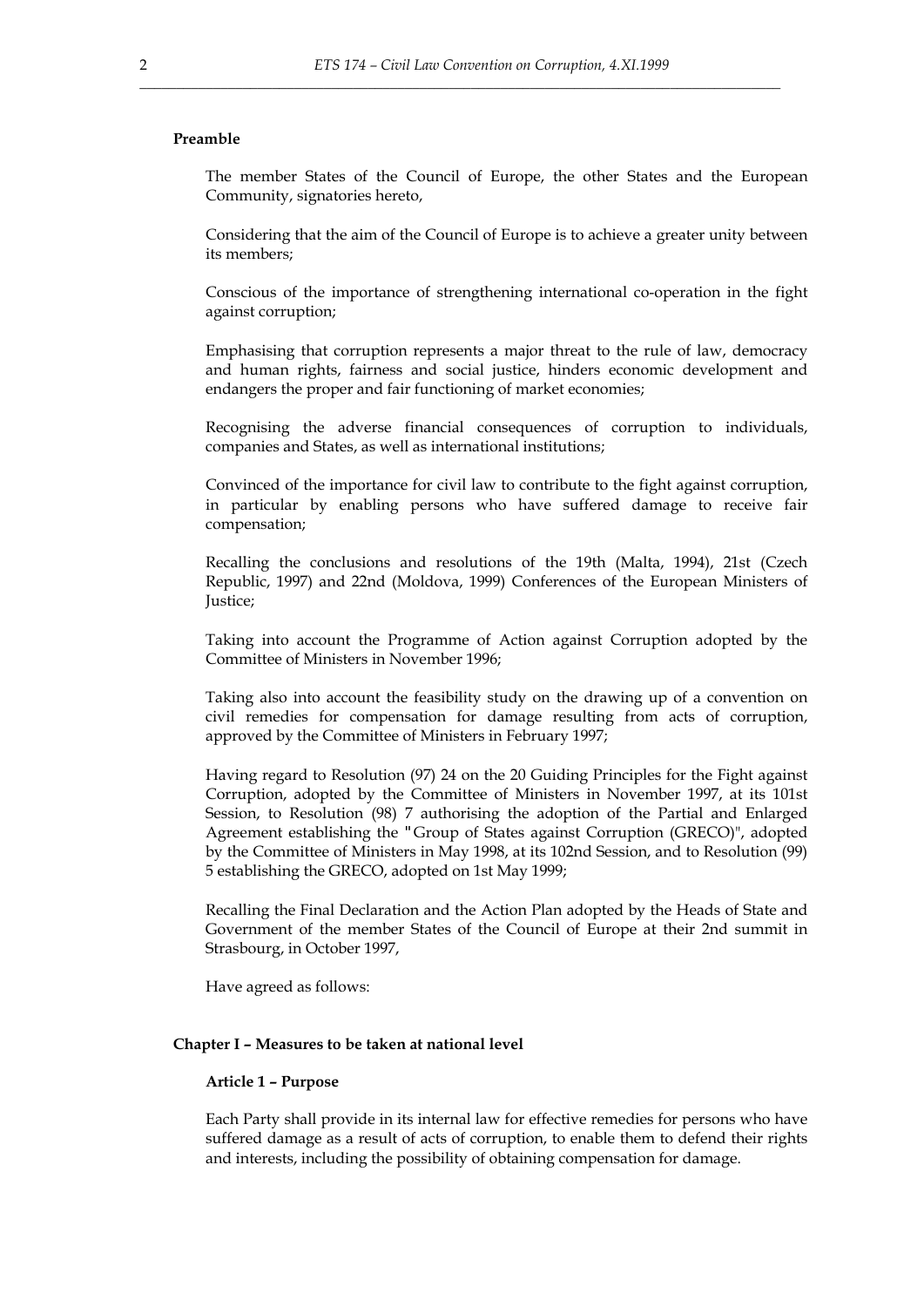# **Article 2 – Definition of corruption**

For the purpose of this Convention, "corruption" means requesting, offering, giving or accepting, directly or indirectly, a bribe or any other undue advantage or prospect thereof, which distorts the proper performance of any duty or behaviour required of the recipient of the bribe, the undue advantage or the prospect thereof.

## **Article 3 – Compensation for damage**

- 1 Each Party shall provide in its internal law for persons who have suffered damage as a result of corruption to have the right to initiate an action in order to obtain full compensation for such damage.
- 2 Such compensation may cover material damage, loss of profits and non-pecuniary loss.

## **Article 4 – Liability**

- 1 Each Party shall provide in its internal law for the following conditions to be fulfilled in order for the damage to be compensated:
	- i the defendant has committed or authorised the act of corruption, or failed to take reasonable steps to prevent the act of corruption;
	- ii the plaintiff has suffered damage; and
	- iii there is a causal link between the act of corruption and the damage.
- 2 Each Party shall provide in its internal law that, if several defendants are liable for damage for the same corrupt activity, they shall be jointly and severally liable.

## **Article 5 – State responsibility**

Each Party shall provide in its internal law for appropriate procedures for persons who have suffered damage as a result of an act of corruption by its public officials in the exercise of their functions to claim for compensation from the State or, in the case of a non-state Party, from that Party's appropriate authorities.

## **Article 6 – Contributory negligence**

Each Party shall provide in its internal law for the compensation to be reduced or disallowed having regard to all the circumstances, if the plaintiff has by his or her own fault contributed to the damage or to its aggravation.

## **Article 7 – Limitation periods**

- 1 Each Party shall provide in its internal law for proceedings for the recovery of damages to be subject to a limitation period of not less than three years from the day the person who has suffered damage became aware or should reasonably have been aware, that damage has occurred or that an act of corruption has taken place, and of the identity of the responsible person. However, such proceedings shall not be commenced after the end of a limitation period of not less than ten years from the date of the act of corruption.
- 2 The laws of the Parties regulating suspension or interruption of limitation periods shall, if appropriate, apply to the periods prescribed in paragraph 1.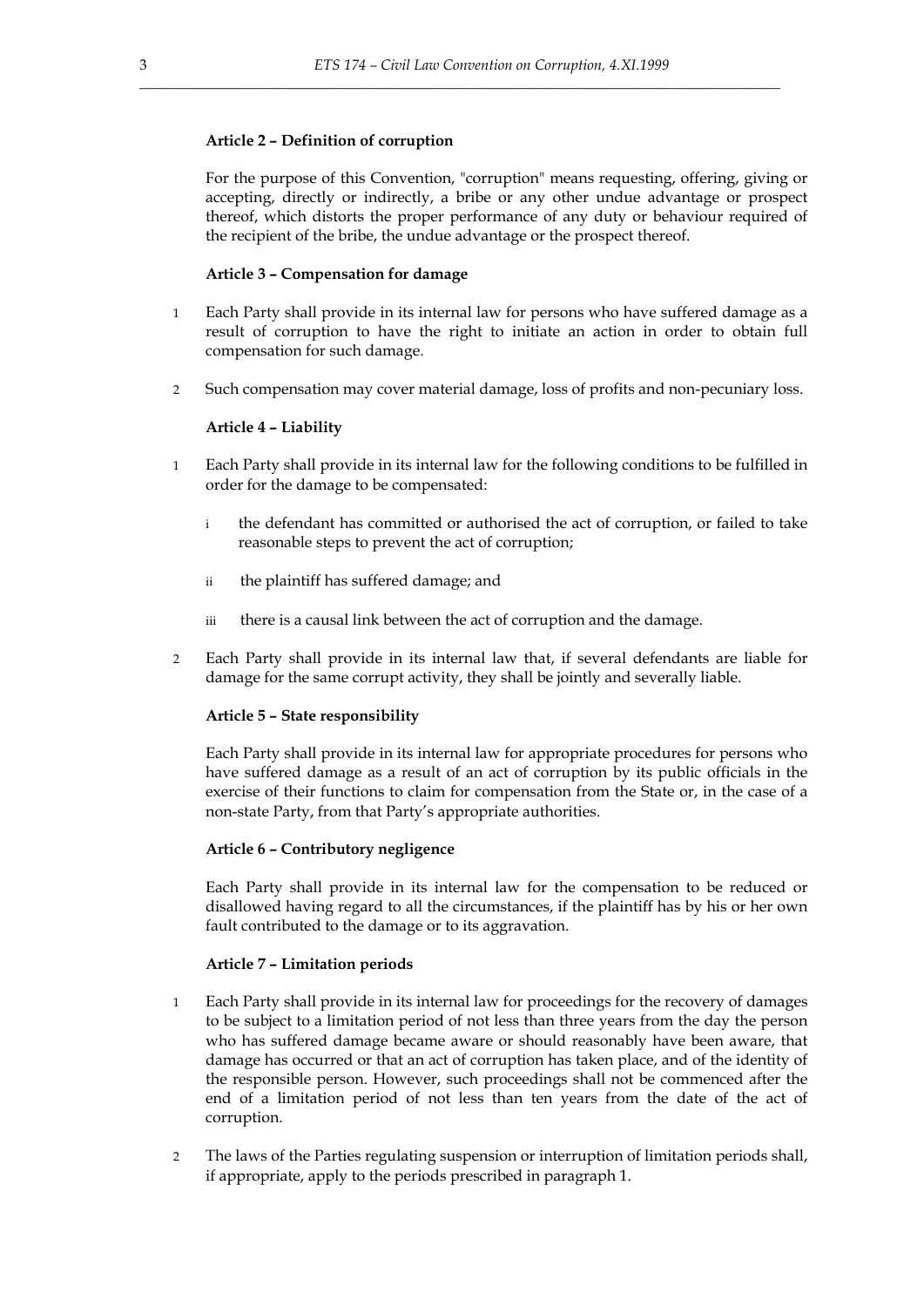# **Article 8 – Validity of contracts**

- 1 Each Party shall provide in its internal law for any contract or clause of a contract providing for corruption to be null and void.
- 2 Each Party shall provide in its internal law for the possibility for all parties to a contract whose consent has been undermined by an act of corruption to be able to apply to the court for the contract to be declared void, notwithstanding their right to claim for damages.

# **Article 9 – Protection of employees**

Each Party shall provide in its internal law for appropriate protection against any unjustified sanction for employees who have reasonable grounds to suspect corruption and who report in good faith their suspicion to responsible persons or authorities.

#### **Article 10 – Accounts and audits**

- 1 Each Party shall, in its internal law, take any necessary measures for the annual accounts of companies to be drawn up clearly and give a true and fair view of the company's financial position.
- 2 With a view to preventing acts of corruption, each Party shall provide in its internal law for auditors to confirm that the annual accounts present a true and fair view of the company's financial position.

#### **Article 11 – Acquisition of evidence**

Each Party shall provide in its internal law for effective procedures for the acquisition of evidence in civil proceedings arising from an act of corruption.

#### **Article 12 – Interim measures**

Each Party shall provide in its internal law for such court orders as are necessary to preserve the rights and interests of the parties during civil proceedings arising from an act of corruption.

# **Chapter II – International co-operation and monitoring of implementation**

## **Article 13 – International co-operation**

The Parties shall co-operate effectively in matters relating to civil proceedings in cases of corruption, especially concerning the service of documents, obtaining evidence abroad, jurisdiction, recognition and enforcement of foreign judgements and litigation costs, in accordance with the provisions of relevant international instruments on international co-operation in civil and commercial matters to which they are Party, as well as with their internal law.

## **Article 14 – Monitoring**

The Group of States against Corruption (GRECO) shall monitor the implementation of this Convention by the Parties.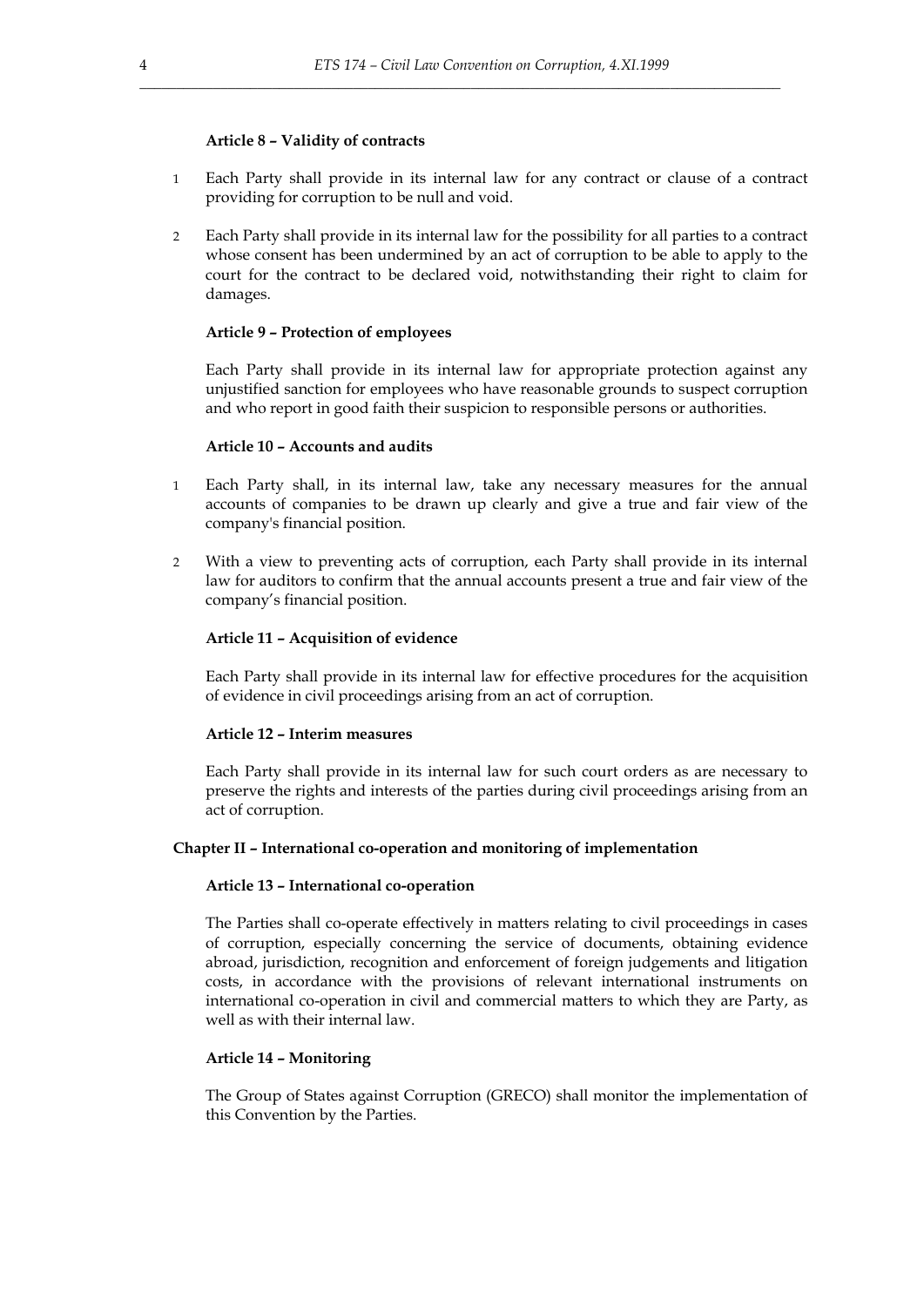# **Chapter III – Final clauses**

# **Article 15 – Signature and entry into force**

- 1 This Convention shall be open for signature by the member States of the Council of Europe, by non-member States that have participated in its elaboration and by the European Community.
- 2 This Convention is subject to ratification, acceptance or approval. Instruments of ratification, acceptance or approval shall be deposited with the Secretary General of the Council of Europe.
- 3 This Convention shall enter into force on the first day of the month following the expiration of a period of three months after the date on which fourteen signatories have expressed their consent to be bound by the Convention in accordance with the provisions of paragraph 2. Any such signatory, which is not a member of the Group of States against Corruption (GRECO) at the time of ratification, acceptance or approval, shall automatically become a member on the date the Convention enters into force.
- 4 In respect of any signatory which subsequently expresses its consent to be bound by it, the Convention shall enter into force on the first day of the month following the expiration of a period of three months after the date of the expression of their consent to be bound by the Convention in accordance with the provisions of paragraph 2. Any signatory, which is not a member of the Group of States against Corruption (GRECO) at the time of ratification, acceptance or approval, shall automatically become a member on the date the Convention enters into force in its respect.
- 5 Any particular modalities for the participation of the European Community in the Group of States against Corruption (GRECO) shall be determined as far as necessary by a common agreement with the European Community.

# **Article 16 – Accession to the Convention**

- 1 After the entry into force of this Convention, the Committee of Ministers of the Council of Europe, after consulting the Parties to the Convention, may invite any State not a member of the Council and not having participated in its elaboration to accede to this Convention, by a decision taken by the majority provided for in Article 20.*d*. of the Statute of the Council of Europe and by the unanimous vote of the representatives of the Parties entitled to sit on the Committee.
- 2 In respect of any State acceding to it, the Convention shall enter into force on the first day of the month following the expiration of a period of three months after the date of deposit of the instrument of accession with the Secretary General of the Council of Europe. Any State acceding to this Convention shall automatically become a member of the GRECO, if it is not already a member at the time of accession, on the date the Convention enters into force in its respect.

# **Article 17 – Reservations**

No reservation may be made in respect of any provision of this Convention.

# **Article 18 – Territorial application**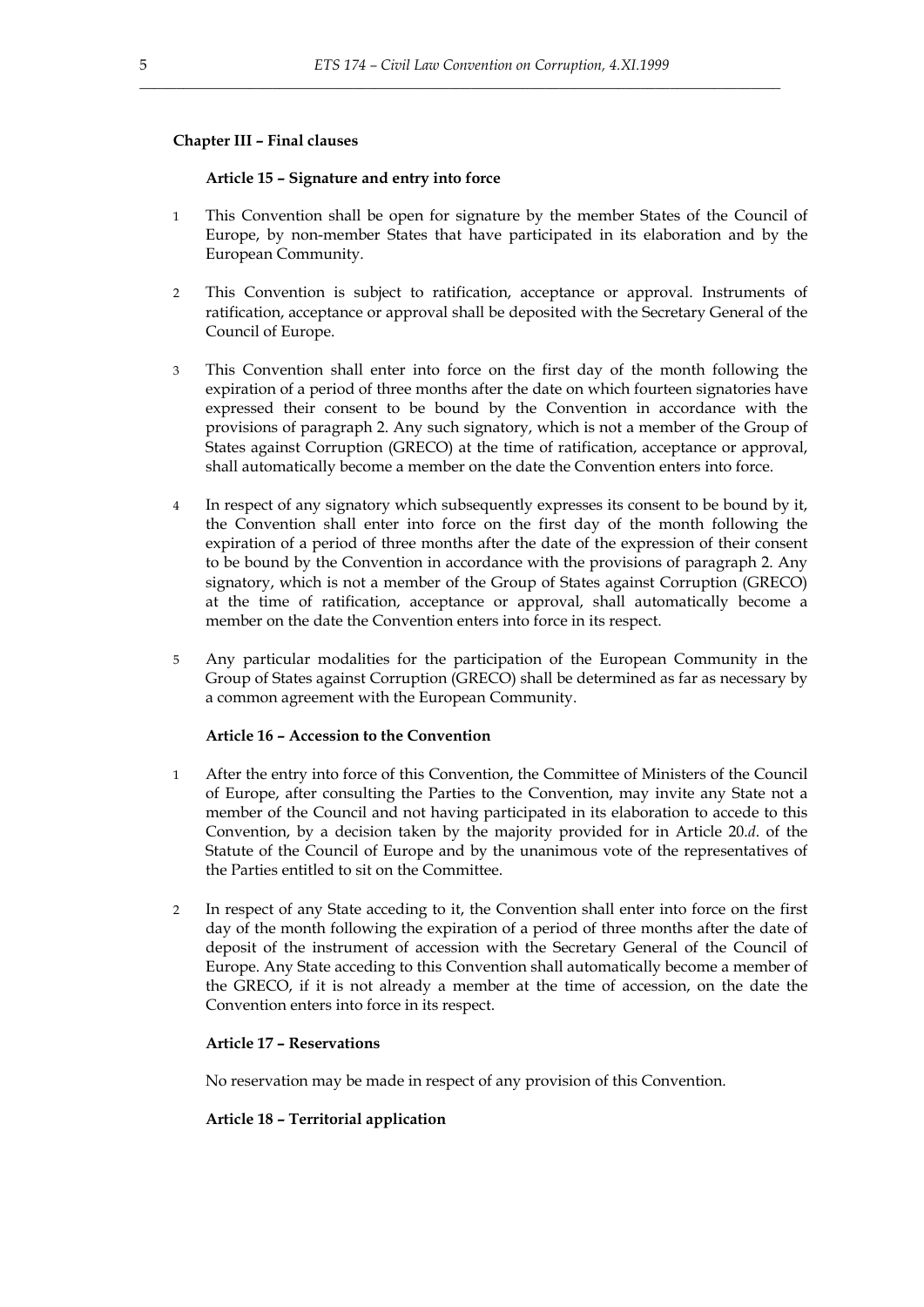- 1 Any State or the European Community may, at the time of signature or when depositing its instrument of ratification, acceptance, approval or accession, specify the territory or territories to which this Convention shall apply.
- 2 Any Party may, at any later date, by a declaration addressed to the Secretary General of the Council of Europe, extend the application of this Convention to any other territory specified in the declaration. In respect of such territory the Convention shall enter into force on the first day of the month following the expiration of a period of three months after the date of receipt of such declaration by the Secretary General.
- 3 Any declaration made under the two preceding paragraphs may, in respect of any territory specified in such declaration, be withdrawn by a notification addressed to the Secretary General. The withdrawal shall become effective on the first day of the month following the expiration of a period of three months after the date of receipt of such notification by the Secretary General.

## **Article 19 – Relationship to other instruments and agreements**

- 1 This Convention does not affect the rights and undertakings derived from international multilateral instruments concerning special matters.
- 2 The Parties to the Convention may conclude bilateral or multilateral agreements with one another on the matters dealt with in this Convention, for purposes of supplementing or strengthening its provisions or facilitating the application of the principles embodied in it or, without prejudice to the objectives and principles of this Convention, submit themselves to rules on this matter within the framework of a special system which is binding at the moment of the opening for signature of this Convention.
- 3 If two or more Parties have already concluded an agreement or treaty in respect of a subject which is dealt with in this Convention or otherwise have established their relations in respect of that subject, they shall be entitled to apply that agreement or treaty or to regulate these relations accordingly, in lieu of the present Convention.

## **Article 20 – Amendments**

- 1 Amendments to this Convention may be proposed by any Party, and shall be communicated by the Secretary General of the Council of Europe to the member States of the Council of Europe, to the non member States which have participated in the elaboration of this Convention, to the European Community, as well as to any State which has acceded to or has been invited to accede to this Convention in accordance with the provisions of Article 16.
- 2 Any amendment proposed by a Party shall be communicated to the European Committee on Legal Co-operation (CDCJ) which shall submit to the Committee of Ministers its opinion on that proposed amendment.
- 3 The Committee of Ministers shall consider the proposed amendment and the opinion submitted by the European Committee on Legal Co-operation (CDCJ) and, following consultation of the Parties to the Convention which are not members of the Council of Europe, may adopt the amendment.
- 4 The text of any amendment adopted by the Committee of Ministers in accordance with paragraph 3 of this article shall be forwarded to the Parties for acceptance.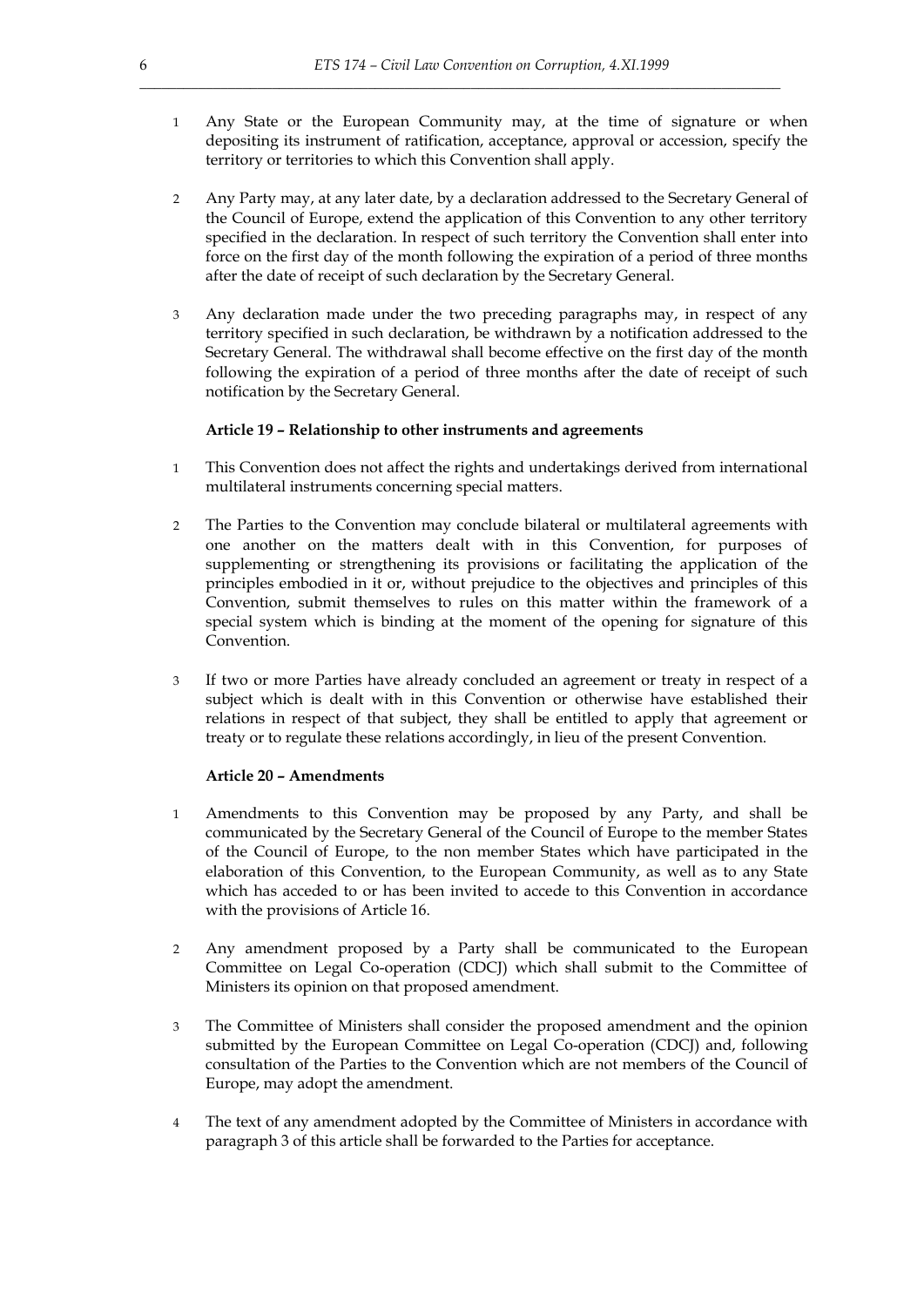5 Any amendment adopted in accordance with paragraph 3 of this article shall come into force on the thirtieth day after all Parties have informed the Secretary General of their acceptance thereof.